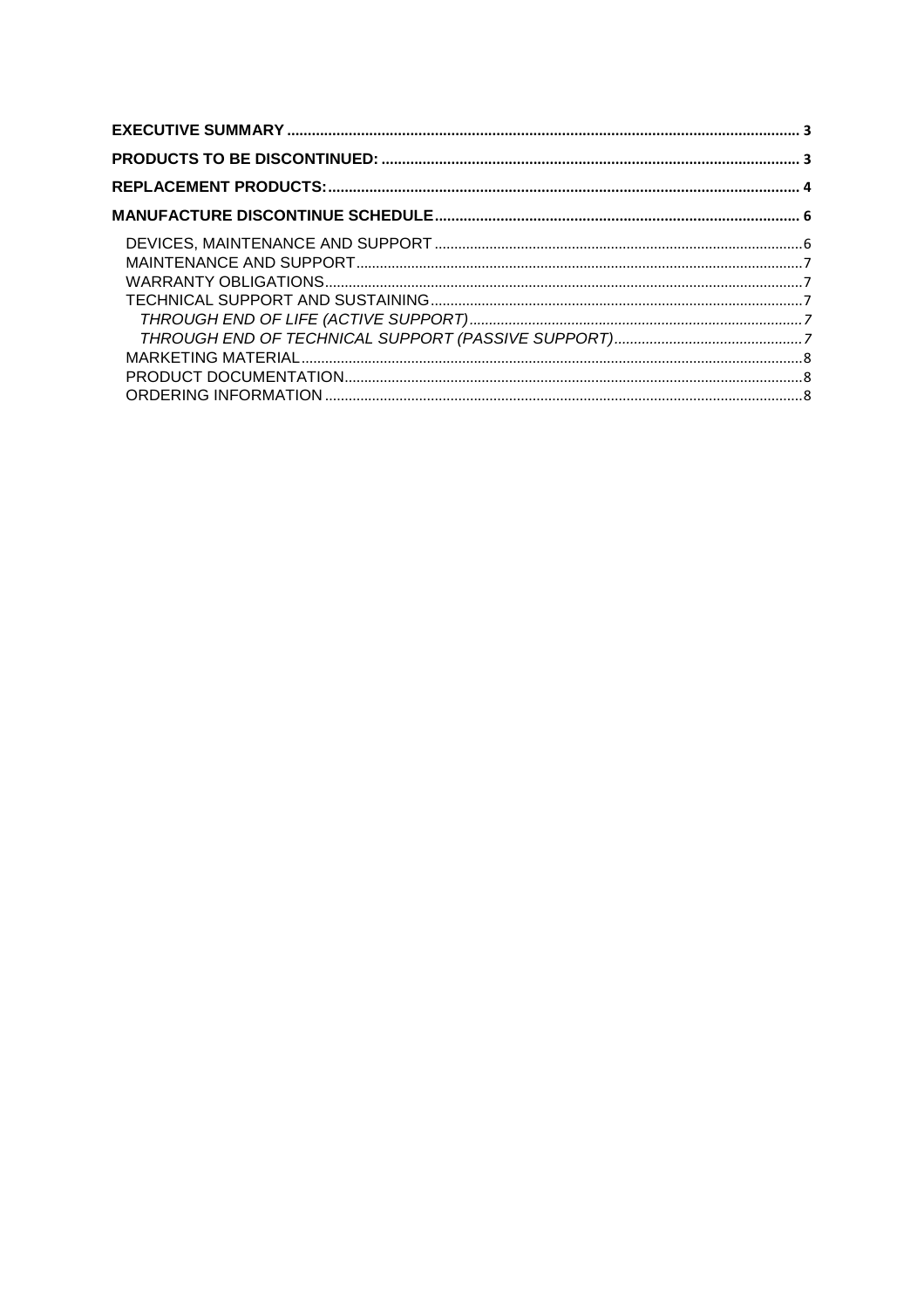# <span id="page-2-0"></span>EXECUTIVE SUMMARY

This Manufacturing Discontinue formally announces the phase out of the MiVoice 5300 IP phones.

The IP telephone market has clearly shifted from proprietary IP products over to SIP-based telephones. In line with this shift Mitels strategic direction is today focused on the open SIP standard and our product development as well as our sales focus has clearly evolved towards this technology and its benefits.

With the enhanced functionality and performance of our SIP telephone family in combination with the SIP-based capabilities in MiVoice 5000, the Mitel 6800i series already today represents the majority of our phone sales and consequently the sales volumes of proprietary IP-based telephones have decreased significantly. The Mitel 6800i series is the most competitive range of phones within Mitel today and this is the technology where our R&D efforts is focused on.

# <span id="page-2-1"></span>PRODUCTS TO BE DISCONTINUED:

# **MiVoice 5300 IP Phones**

| <b>PRODUCT NUMBER</b> | <b>DESCRIPTION</b>            | <b>REMARKS</b>  |
|-----------------------|-------------------------------|-----------------|
| 20351331              | MiVoice 5361 IP (EU)          | <b>IP Phone</b> |
| 20350775              | MiVoice 5370 IP (EU)          | <b>IP Phone</b> |
| 20350776              | MiVoice 5380 IP (QWERTY) (EU) | <b>IP Phone</b> |
| 20350788              | MiVoice 5380 IP (AZERTY) (FR) | <b>IP Phone</b> |

# **MiVoice 6700 Digital Phones**

| <b>PRODUCT NUMBER</b> | <b>DESCRIPTION</b>   | <b>REMARKS</b>              |
|-----------------------|----------------------|-----------------------------|
| ATD0011A              | AASTRA 6753          | Digital Phone               |
| ATD0012A              | AASTRA 6755          | Digital Phone               |
| ATD0013A              | AASTRA 6757          | Digital Phone               |
|                       | AASTRA 6757 INCLUANT | Digital Phone with Operator |
| ATD0027A              | <b>FONCTION PO</b>   | function                    |

#### **Aastra 340w WiFi Phones**

| <b>PRODUCT NUMBER</b> | <b>DESCRIPTION COLOR</b>       | <b>MARKET</b> |
|-----------------------|--------------------------------|---------------|
| 80F00001AAA-A         | A340w handset with charger     | EU, AU, NZ    |
| 80F00002AAA-A         | A340w Dual pack with 1 A340w   | EU, AU, NZ    |
| 80F00003AAA-A         | A340w Quad bundle with 4 A340w | EU, AU, NZ    |
| 80F00007AAA-A         | A340w handset only             | EU, AU, NZ    |

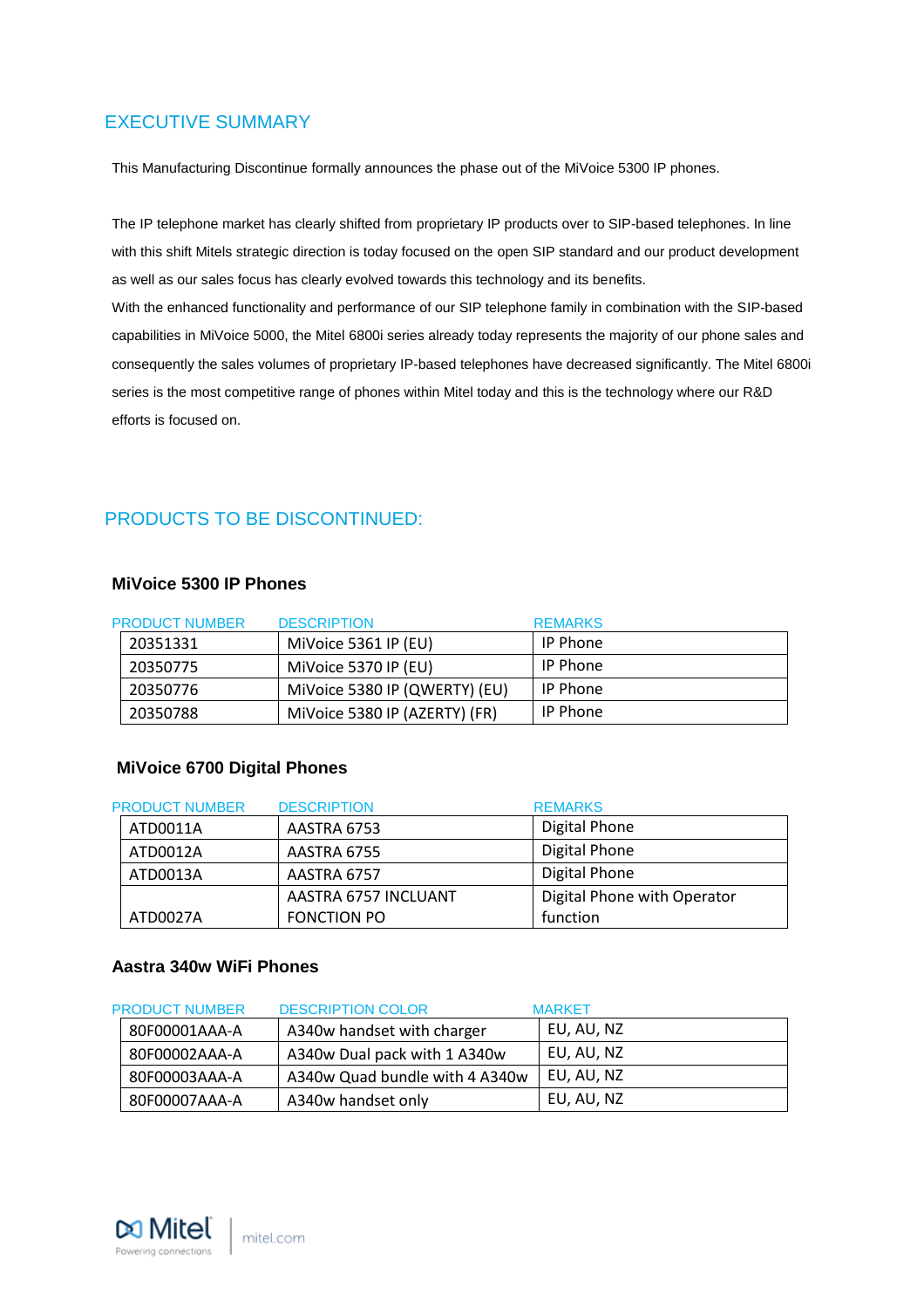#### **Aastra 342w WiFi Phones**

| <b>PRODUCT NUMBER</b> | <b>DESCRIPTION COLOR</b>       | <b>MARKET</b> |
|-----------------------|--------------------------------|---------------|
| 80F00004AAA-A         | A342w handset with charger     | EU, AU, NZ    |
| 80F00005AAA-A         | A342w Dual pack with 1 A342w   | EU, AU, NZ    |
| 80F00006AAA-A         | A342w Quad bundle with 4 A342w | EU, AU, NZ    |
| 80F00008AAA-A         | A342w handset only             | EU, AU, NZ    |

#### **Mitel 650 DECT Phone**

| <b>DESCRIPTION COLOR COMMENT</b><br><b>PRODUCT NUMBER</b> |                      |  |
|-----------------------------------------------------------|----------------------|--|
| 68629                                                     | Mitel 650c (Handset) |  |
| 68631                                                     | Mitel 650c (Set)     |  |

# <span id="page-3-0"></span>REPLACEMENT PRODUCTS:

As replacement for IP environments the existing Mitel 6800 SIP phone series or the brand new Mitel 6900 SIP phone series, which will be launched in Q3 2017, is the natural choice offering different models for various needs, supporting a high level of features and functionality.

#### **MiVoice 5300 IP Phones**

REPLACEMENT PRODUCTS – SIP RECOMMENDED 6800 SUPPORTED from MiVoice 5000 Rel 6.1SP1, 6873i 6.2, 6900 supported on MiVoice 5000 6.4 resp.)

| <b>DESCRIPTION &amp; COLOR</b> | <b>PRIMARY (PARTN#)</b> | <b>SECCONDARY</b> |
|--------------------------------|-------------------------|-------------------|
| MiVoice 5361 IP (EU)           | 6863 (80C00005AAA-A)    | 6920 (50006767)   |
|                                | 6865 (80C00001AAA-A)    |                   |
| MiVoice 5370 IP (EU)           | 6865 (80C00001AAA-A)    | 6930 (50006769)   |
|                                | 6867 (80C00002AAA-A)    |                   |
| MiVoice 5380 IP (QWERTY) (EU)  | 6867 (80C00002AAA-A)    | 6940 (50006770)   |
| MiVoice 5380 IP (AZERTY) (FR)  | 6869 (80C00003AAA-A)    |                   |
|                                | 6873 (50006790)         |                   |

#### **QWERTY / AZERTY**

Mitel 6800 series supports as an option magnetic QWERTY / QWERTZ and AZERTY keybords for the 6867 and 6869:

- 80C00008AAA-A (QWERTY)
- 80C00013AAA-A (QWERTZ)
- 80C00014AAA-A (AZERTY)

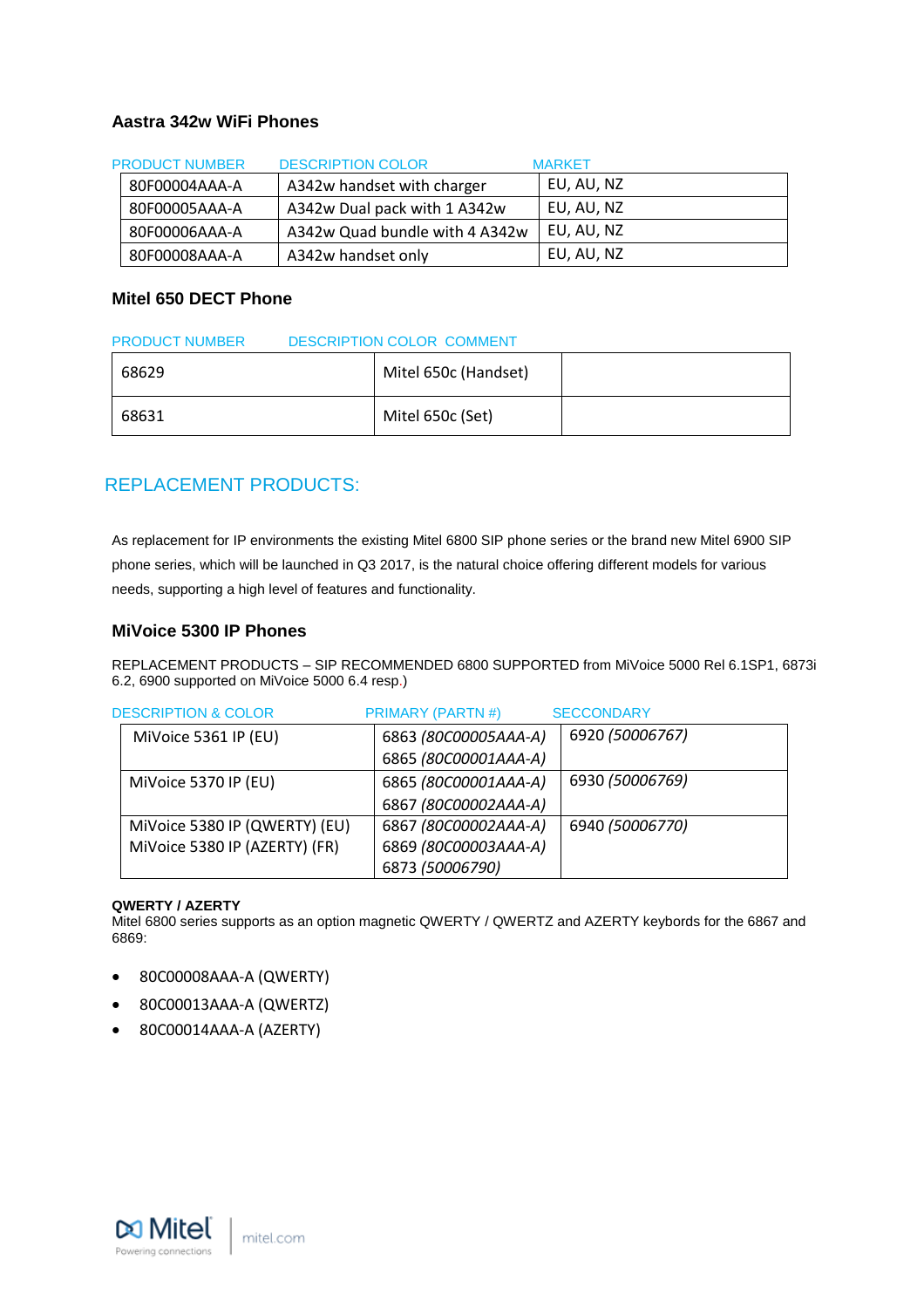# **MiVoice 6700 Digital Phones**

REPLACEMENT PRODUCTS – SIP RECOMMENDED (6800 SUPPORTED from MiVoice 5000 Rel 6.1SP1, 6873i 6.2, 6900 supported on MiVoice 5000 6.4 resp.)

| <b>DESCRIPTION &amp; COLOR</b> | <b>PRIMARY (PARTN#)</b> | <b>SECCONDARY (PARTN#)</b> |
|--------------------------------|-------------------------|----------------------------|
| AASTRA 6753                    | 6863 (80C00005AAA-A)    | 6920 (50006767)            |
|                                | 6865 (80C00001AAA-A)    |                            |
| AASTRA 6755                    | 6865 (80C00001AAA-A)    | 6930 (50006769)            |
|                                | 6867 (80C00002AAA-A)    |                            |
|                                | 6867 (80C00002AAA-A)    | 6940 (50006770)            |
| AASTRA 6757                    | 6869 (80C00003AAA-A)    |                            |
|                                |                         |                            |
| AASTRA 6757 INCL. FONCTION PO  | 6873 (50006790)         |                            |

Alternatively as digital replacement please refere to the MiVoice 5361, 5370 and 5380 Digital Phone series.

# **Aastra 340w WiFi Phone**

| <b>DESCRIPTION &amp; COLOR</b> | <b>PRIMARY (PARTN#)</b> | <b>COMMENT</b>            |
|--------------------------------|-------------------------|---------------------------|
| A340w handset with charger     | Mitel 5624 (51302081)   | Will be supported in 2017 |
| A340w Dual pack with 1 A340w   | Mitel 5624 (51302081)   | Will be supported in 2017 |
| A340w Quad bundle w. 4 A340w   | Mitel 5624 (51302081)   | Will be supported in 2017 |
| A340w handset only             | Mitel 5624 (51302081)   | Will be supported in 2017 |

#### **Aastra 342w WiFi Phone**

| <b>DESCRIPTION &amp; COLOR</b>    | <b>PRIMARY</b> | <b>RECCOMANDATION</b>                                                     |
|-----------------------------------|----------------|---------------------------------------------------------------------------|
| A342w handset with charger        | No replacement | Please use the Last Time Buy<br>order option to cover the<br>future needs |
| A342w Dual pack with 1 A342w      | No replacement | Please use the Last Time Buy<br>order option to cover the<br>future needs |
| A342w Quad bundle with 4<br>A342w | No replacement | Please use the Last Time Buy<br>order option to cover the<br>future needs |
| A342w handset only                | No replacement | Please use the Last Time Buy<br>order option to cover the<br>future needs |

# **Mitel 650 DECT Phone**

By introduction of Mitel 6x2d v2 the wideband feature of the 650c is supported now by all 612d v2, 622d v2 and 632d v2. The natural replacement of the 650c is the 622d v2.

| <b>PRODUCT NUMBER</b> | <b>DESCRIPTION</b>   | <b>REPLACEMENT</b>      | PN       |
|-----------------------|----------------------|-------------------------|----------|
| 68629                 | Mitel 650c (Handset) | Mitel 612d v2 (Handset) | 50006866 |
| 68631                 | Mitel 650c (Set)     | Mitel 622d v2           | 50006864 |

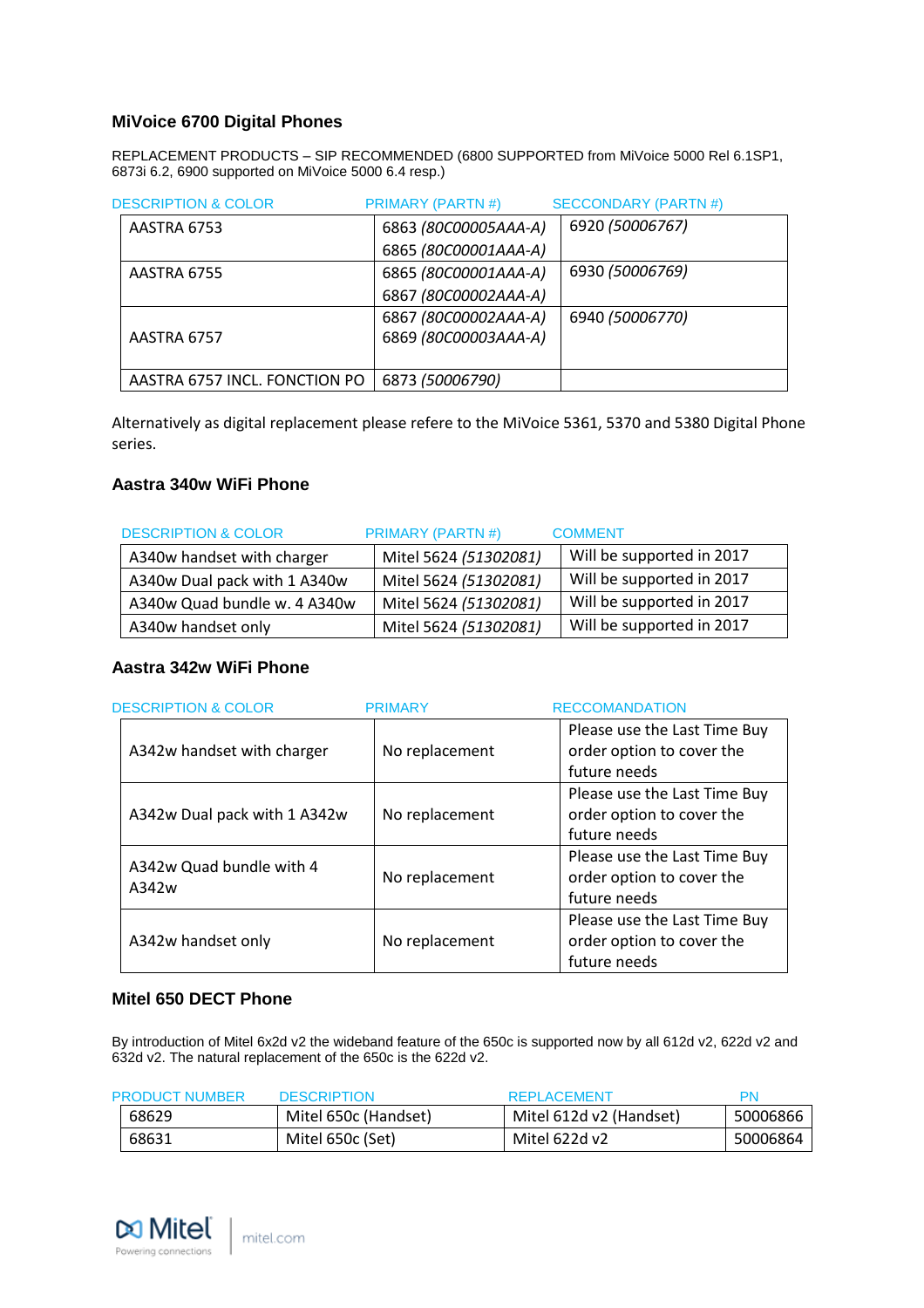# <span id="page-5-0"></span>MANUFACTURE DISCONTINUE SCHEDULE

# <span id="page-5-1"></span>DEVICES, MAINTENANCE AND SUPPORT

#### **MiVoice 5300 IP Phones**

| PHASE OUT SCHEDULE:                                               | DATE:             |
|-------------------------------------------------------------------|-------------------|
| Issuing of Manufacturing Discontinue Notice                       | July 15, 2017     |
| Last Time Buy order                                               | December 15, 2017 |
| End of new sales                                                  | December 31, 2017 |
| End of add on sales (while inventory supplies last) July 15, 2018 |                   |
| End of Life (Active support)                                      | December 2019     |
| End of Technical support (passive support)                        | December 2021     |

Note: Inventory made available whilst stocks last and may not be available through final sales stop date.

# **MiVoice 6700 Digital Phones**

| <b>PHASE OUT SCHEDULE:</b>                                        | DATE:             |
|-------------------------------------------------------------------|-------------------|
| Issuing of Manufacturing Discontinue Notice                       | July, 15 2017     |
| Last Time Buy order                                               | December 15, 2017 |
| End of new sales                                                  | December 31, 2017 |
| End of add on sales (while inventory supplies last) July 15, 2018 |                   |
| End of Life (Active support)                                      | December 2019     |
| End of Technical support (passive support)                        | December 2021     |

Note: Inventory made available whilst stocks last and may not be available through final sales stop date.

#### **Aastra 340w WiFi Phones**

| <b>PHASE OUT SCHEDULE:</b> |                                             | DATE:                                         |
|----------------------------|---------------------------------------------|-----------------------------------------------|
|                            | Issuing of Manufacturing Discontinue Notice | July 15, 2017                                 |
|                            | Last Time Buy order                         | Not applicable                                |
|                            | End of new sales / End of add on sales      | July 31, 2017 (while inventory supplies last) |
|                            | End of Life (Active support)                | December 2017                                 |
|                            | End of Technical support (passive support)  | December 2018                                 |

Note: Inventory made available whilst stocks last and may not be available through final sales stop date.

# **Aastra 342w WiFi Phones**

| <b>PHASE OUT SCHEDULE:</b>                                            | DATE:             |
|-----------------------------------------------------------------------|-------------------|
| Issuing of Manufacturing Discontinue Notice                           | July 15, 2017     |
| Last Time Buy order / End of new sales                                | December 15, 2017 |
| End of add on sales (while inventory supplies last) December 31, 2017 |                   |
| End of Life (Active support) See note 1)                              | December 2017     |
| End of Technical support (passive support)                            | December 2018     |

Note: Inventory made available whilst stocks last and may not be available through final sales stop date.

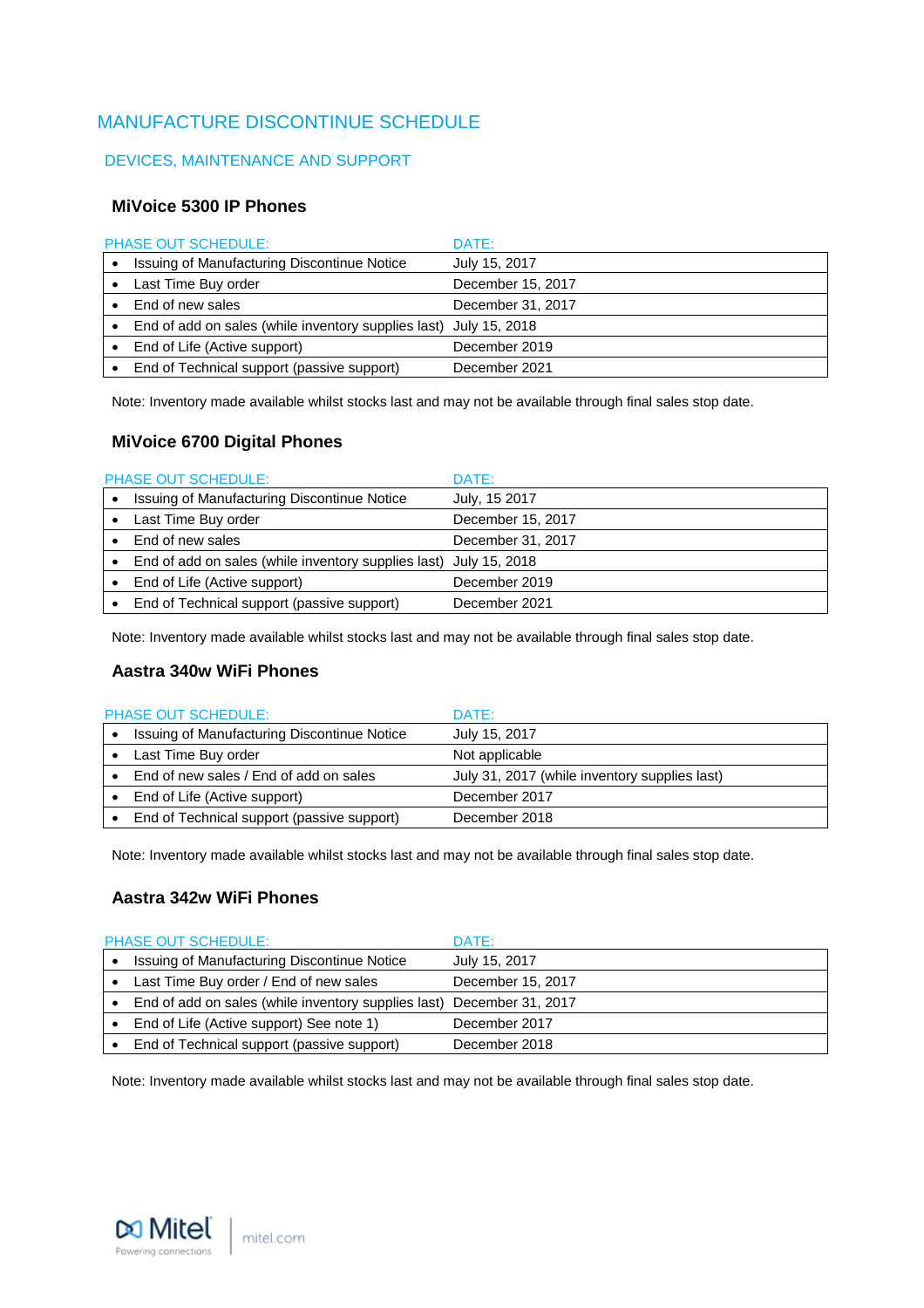#### **Mitel 650 DECT Phone**

| <b>PHASE OUT SCHEDULE:</b> |                                                                   | DATE:             |
|----------------------------|-------------------------------------------------------------------|-------------------|
|                            | Issuing of Manufacturing Discontinue Notice                       | July 15, 2017     |
|                            | Last Time Buy order                                               | December 15, 2017 |
|                            | End of new sales                                                  | December 31, 2017 |
|                            | End of add on sales (while inventory supplies last) July 15, 2018 |                   |
|                            | End of Life (Active support)                                      | December 2018     |
|                            | End of Technical support (passive support)                        | December 2021     |

<span id="page-6-0"></span>**Note**: Inventory made available whilst stocks last and may not be available through final sales stop date.

#### MAINTENANCE AND SUPPORT

Maintenance and support will be available as defined in the terms below until the end of technical support.

#### <span id="page-6-1"></span>WARRANTY OBLIGATIONS

All hardware warranty and enhanced hardware warranty obligations will be honoured per terms and conditions of applicable warranty.

#### <span id="page-6-2"></span>TECHNICAL SUPPORT AND SUSTAINING

#### <span id="page-6-3"></span>THROUGH END OF LIFE (ACTIVE SUPPORT)

- R&D Support limited to the latest firmware 1)
- Critical bug fixes as required (off long term support release stream) (see note 1)
- Live Phone Support
- KB
- Web Tickets

Active sustaining continues based on the latest published GA release of firmware for the applicable model. Customers requiring critical fixes must upgrade to latest GA software first and replicate the issue on the latest GA release appropriate for that model prior to escalation to technical support. Critical fixes will only be released 1) based on the latest GA published software for each model. Product GA firmware and documentation can be accessed via Mitel.com.

**1) Note:** For Aastra 340w and 342w no new SW release possible. Please ask for latest SW release.

#### <span id="page-6-4"></span>THROUGH END OF TECHNICAL SUPPORT (PASSIVE SUPPORT)

- No R&D
- Phone Support
- Web Tickets
- Best Effort for catastrophic failures/critical issues
- KB
- **Repair**